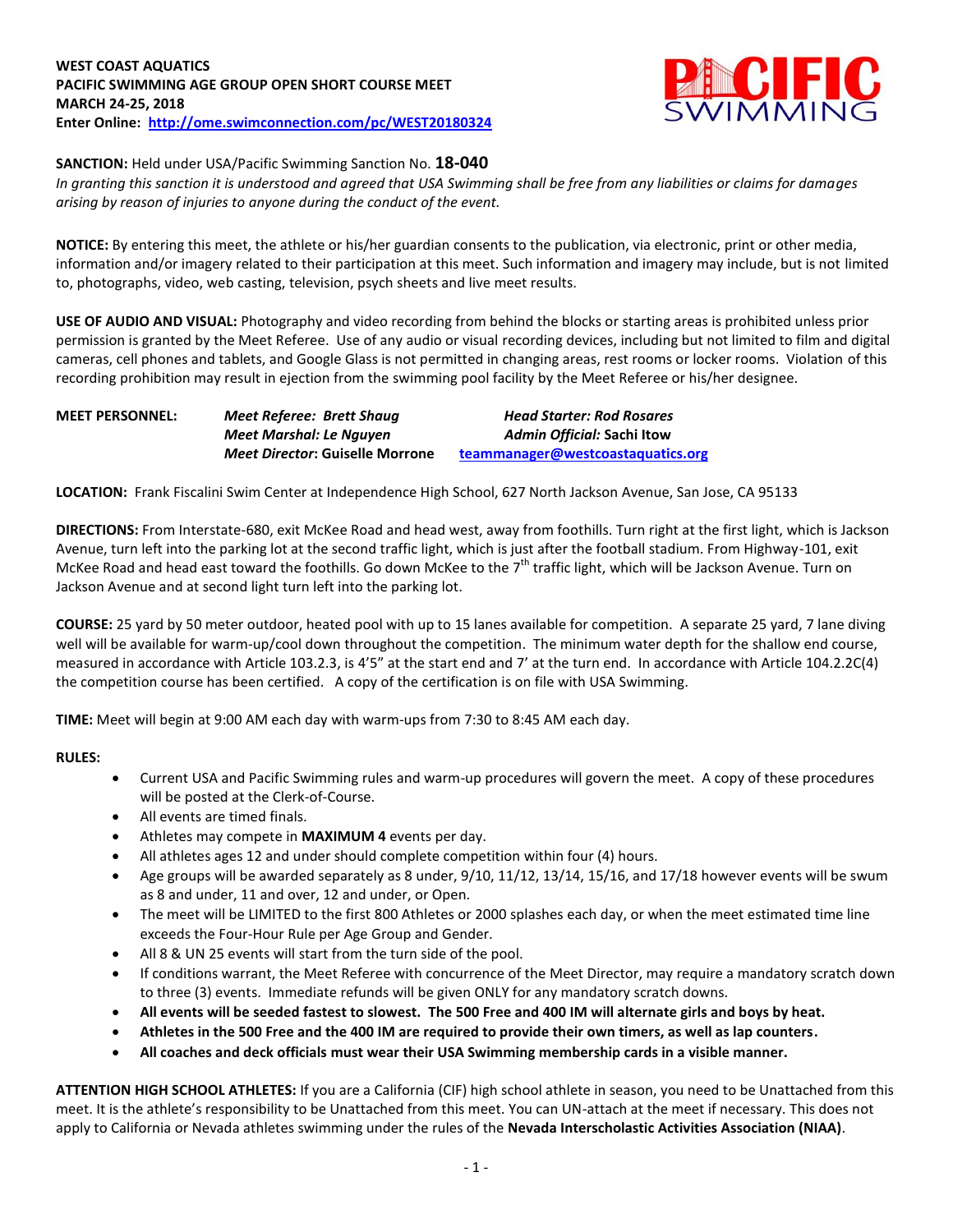**UNACCOMPANIED ATHLETES:** Any USA-S athlete-member competing at the meet must be accompanied by a USA Swimming member-coach for the purposes of athlete supervision during warm-up, competition and warm-down. If a coach-member of the athlete's USA-S Club does not attend the meet to serve in said supervisory capacity, it is the responsibility of the athlete or the athlete's legal guardian to arrange for supervision by a USA-S member-coach. The Meet Director or Meet Referee may assist the athlete in making arrangements for such supervision; however, it is recommended that such arrangements be made in advance of the meet by the athlete's USA-S Club Member-Coach.

**RACING STARTS:** Athletes must be certified by a USA-S member-coach as being proficient in performing a racing start, or must start the race in the water. It is the responsibility of the athlete or the athlete's legal guardian to ensure compliance with this requirement.

# **RESTRICTIONS:**

- Smoking and the use of other tobacco products is prohibited on the pool deck, in the locker rooms, in spectator seating, on standing areas and in all areas used by swimmers, during the meet and during warm-up periods.
- Sale and use of alcoholic beverages is prohibited in all areas of the meet venue.
- No glass containers are allowed in the meet venue.
- No propane heater is permitted except for snack bar/meet operations.
- All shelters must be properly secured.
- Changing into or out of swimsuits other than in locker rooms or other designated areas is prohibited.
- Destructive devices, to include but not limited to, explosive devices and equipment, firearms (open or concealed), blades, knives, mace, stun guns and blunt objects are strictly prohibited in the swimming facility and its surrounding areas. If observed, the Meet Referee or his/her designee may ask that these devices be stored safely away from the public or removed from the facility. Noncompliance may result in the reporting to law enforcement authorities and ejection from the facility. Law enforcement officers (LEO) are exempt per applicable laws.
- Operation of a drone, or any other flying apparatus, is prohibited over the venue (pools, athlete/coach areas, spectator areas and open ceiling locker rooms) any time athletes, coaches, officials and/or spectators are present.
- **No tents will be allowed on the pool deck, other than Coaches' Tents.**
- **There will be no drone flying devices over the facility.**

# **ELIGIBILITY:**

- Athletes must be current members of USA-S and enter their name and registration number on the meet entry card as they are shown on their Registration Card. If this is not done, it may be difficult to match the athlete with the registration and times database. The meet host will check all athlete registrations against the SWIMS database and if not found to be registered, the Meet Director shall accept the registration at the meet (a \$10 surcharge will be added to the regular registration fee). Duplicate registrations will be refunded by mail.
- Athletes in the "A" Division must have met at least the listed USA Swimming Motivational "A" minimum time standard. Athletes in the "B" Division must have met at least the listed "B" time standard. All entry times slower than the listed "B" time standard will be in the "C" Division.
- Entries with **"NO TIME"** will be accepted, **with the exception of the 400 IM and the 500 Free**.
- **Athletes entering the 400 IM and the 500 free must meet the B motivational time at a minimum. Please refer to the Pacific Swimming URL for time standards listed under the events table.**
- Entry times submitted for this meet may be checked against a computer database and may be changed in accordance with Pacific Swimming Entry Time Verification Procedures.
- Disabled athletes are welcome to attend this meet and should contact the Meet Director or Meet Referee regarding and special accommodations on entry times and seeding per Pacific Swimming policy.
- The athlete's age will be the age of the athlete on the first day of the meet.

**ENTRY PRIORITY:** Athletes from Zone 1 South clubs entering online must do so by 11:59 PM, **Wednesday, March 7th** in order to receive priority acceptance to the meet. Surface mail entries must be postmarked by **Monday, March 5th** in order to receive priority acceptance to the meet. No athletes other than those from Zone 1 South may enter the meet until the preference period has concluded.

**ENTRY FEES**: \$4.00 per event plus an \$8.00 participation fee per athlete. Entries will be rejected if payment is not sent at time of request. No refunds will be made, except mandatory scratch downs.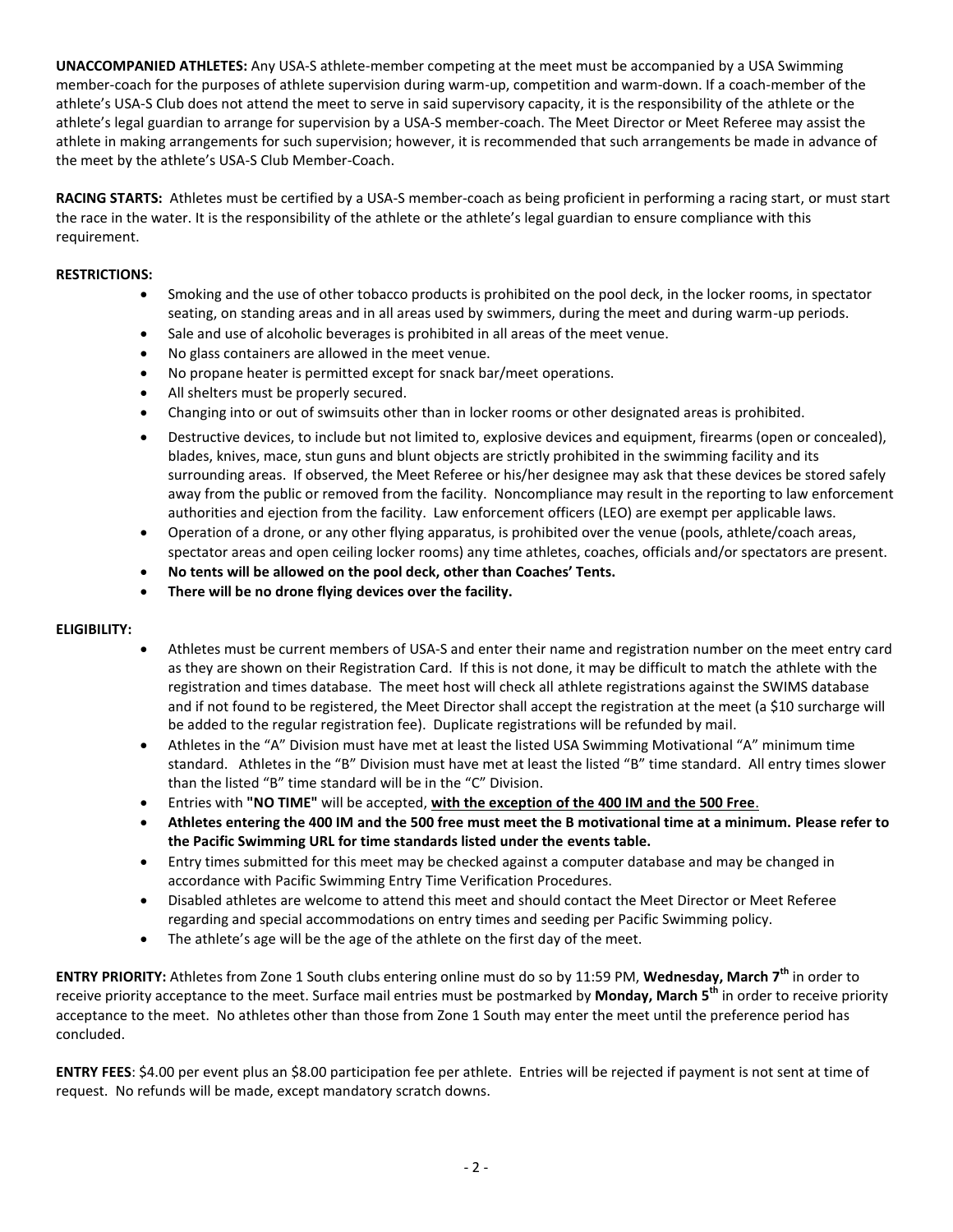**ONLINE ENTRIES:** To enter online go to **<http://ome.swimconnection.com/pc/WEST20180324>** to receive an immediate entry confirmation. This method requires payment by credit card. Swim Connection, LLC charges a processing fee for this service, equal to \$1 per athlete plus 5% of the total Entry Fees. Please note that the processing fee is a separate fee from the Entry Fees. If you do not wish to pay the processing fee, enter the meet using a mail entry. **Entering online is a convenience, is completely voluntary, and is in no way required or expected of an athlete by Pacific Swimming.** Online entries will be accepted through **Wednesday, March 14, 2018.**

**MAILED OR HAND DELIVERED ENTRIES**: Entries must be on the attached consolidated entry form. Forms must be filled out completely and printed clearly with athlete's best time. Entries must be postmarked by midnight, **Monday, March 12, 2018.**  No late entries will be accepted. Requests for confirmation of receipt of entries should include a self-addressed envelope.

# **Make check payable to**: **West Coast Aquatics**

# **Mail/Hand deliver entries to: Guiselle Morrone/West Meet Director 6317 Grand Oak Way San Jose, CA 95135**

**CHECK-IN:** The meet will be deck seeded. Athletes must check-in at the Clerk-of-Course. No event shall be closed more than 30 minutes before the scheduled start of the session. Close of check-in for all individual events shall be no more than 60 minutes before the estimated time of the start of the first heat of the event. Athletes who do not check in will not be seeded and will not be allowed to compete in that event.

**SCRATCHES:** Any athletes not reporting for or competing in an individual timed final event that they have checked in for shall not be penalized.

**AWARDS:** Ribbons will be awarded to the 1st – 8th place finishers in the "A," "B" and "C" divisions, for each event and age group (8&U, 9-10, 11-12, 13-14, 15-16 and 17-18.) Awards will be available for pickup by the coaches, or a club representative at the conclusion of the meet at the awards desk. "A" medals will be awarded to athletes achieving new "A" times. Awards will not be handed to individuals unless they are unattached. Awards will not be mailed.

# **ADMISSION:** Free

**SNACK BAR & HOSPITALITY:** There will be food trucks available during the competition. Coaches and working deck officials will be provided lunch. Hospitality will serve refreshments to timers and volunteers.

**MISCELLANEOUS:** No overnight parking is allowed. Facilities will not be open after meet hours**. Participating clubs will be assigned timer assignments based on the number of athletes entered from the club.** There will be **NO** set up outside the perimeters of the pool venue.

# **EVENT SUMMARY**

| <b>SATURDAY</b> |            |                 |                 | <b>SUNDAY</b> |               |                |                 |  |  |
|-----------------|------------|-----------------|-----------------|---------------|---------------|----------------|-----------------|--|--|
| 8 & UN          | $9 - 10$   | $11 - 12$       | 13/OVER         | 8 & UN        | $9 - 10$      | $11 - 12$      | 13/OVER         |  |  |
| 25 Breast       | 100 IM     | 200 IM          | 200 IM          | 50 Breast     | 200 Free      | 400 IM         | 400 IM          |  |  |
| 50 Back         | 100 Breast | <b>100 Fly</b>  | <b>100 Fly</b>  | 25 Back       | 100 Back      | 100 Back       | 100 Back        |  |  |
| <b>25 Flv</b>   | 50 Back    | 50 Back         | 200 Back        | <b>50 Flv</b> | <b>50 Flv</b> | <b>200 Flv</b> | <b>200 Fly</b>  |  |  |
| 25 Free         | 100 Free   | 100 Breast      | 100 Breast      | 50 Free       | 50 Breast     | 50 Free        | 50 Free         |  |  |
|                 | 500 Free   | 100 Free        | 100 Free        |               | 50 Free       | 200 Breast     | 200 Breast      |  |  |
|                 |            | <b>500 Free</b> | <b>500 Free</b> |               |               | 200 Free       | <b>200 Free</b> |  |  |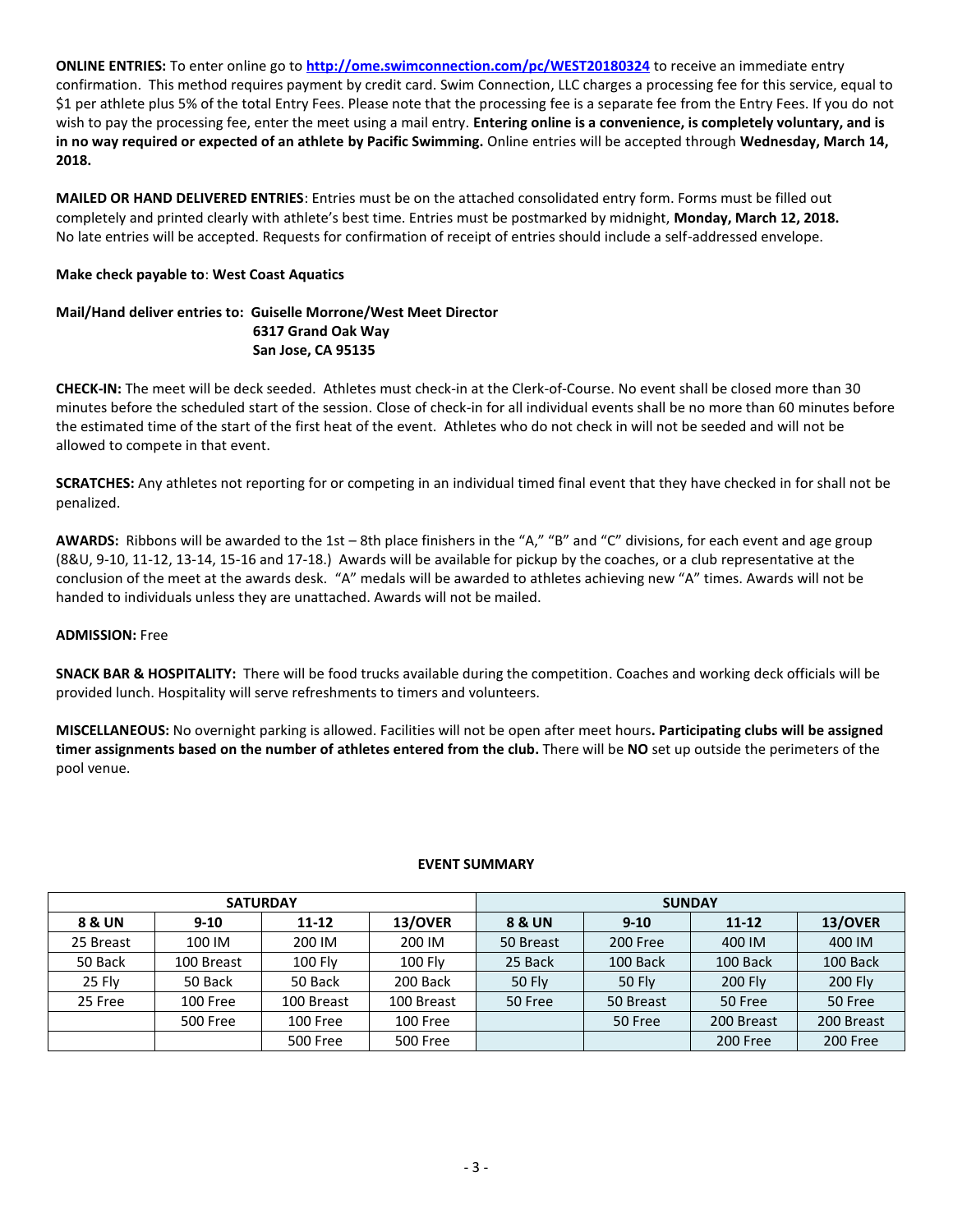| Saturday, March 24 |                      |        |         | Sunday, March 25     |         |
|--------------------|----------------------|--------|---------|----------------------|---------|
| Event#             | Event                | Event# | Event # | Event                | Event # |
| 1                  | 13 & Over 200 IM     | 2      | 43      | 13 & Over 400 IM     | 44      |
| 3                  | 11-12 200 IM         | 4      | 45      | 11-12 400 IM         | 46      |
| 5                  | 9-10 100 IM          | 6      | 47      | 9-10 200 Free        | 48      |
| $\overline{7}$     | 8 & UN 25 Breast     | 8      | 49      | 8 & UN 50 Breast     | 50      |
| 9                  | 13 & Over 100 Fly    | 10     | 51      | 13 & Over 100 Back   | 52      |
| 11                 | 11-12 100 Fly        | 12     | 53      | 11-12 100 Back       | 54      |
| 13                 | 9-10 100 Breast      | 14     | 55      | 9-10 100 Back        | 56      |
| 15                 | 8 & UN 50 Back       | 16     | 57      | 8 & UN 25 Back       | 58      |
| 17                 | 13 & Over 200 Back   | 18     | 59      | 13 & Over 200 Fly    | 60      |
| 19                 | 11-12 50 Back        | 20     | 61      | 11-12 200 Fly        | 62      |
| 21                 | 9-10 50 Back         | 22     | 63      | 9-10 50 Fly          | 64      |
| 23                 | 8 & UN 25 Fly        | 24     | 65      | 8 & UN 50 Fly        | 66      |
| 25                 | 13 & Over 100 Breast | 26     | 67      | 13 & Over 50 Free    | 68      |
| 27                 | 11-12 100 Breast     | 28     | 69      | 11-12 50 Free        | 70      |
| 29                 | 9-10 100 Free        | 30     | 71      | 9-10 50 Breast       | 72      |
| 31                 | 8 & UN 25 Free       | 32     | 73      | 8 & UN 50 Free       | 74      |
| 33                 | 13 & Over 100 Free   | 34     | 75      | 13 & Over 200 Breast | 76      |
| 35                 | 11-12 100 Free       | 36     | 77      | 11-12 200 Breast     | 78      |
| 37                 | **9-10 500 Free      | 38     | 79      | 9-10 50 Free         | 80      |
| 39                 | **13 & Over 500 Free | 40     | 81      | 13 & Over 200 Free   | 82      |
| 41                 | **11-12 500 Free     | 42     | 83      | 11-12 200 Free       | 84      |

| Sunday, March 25 |                      |        |  |  |  |  |  |
|------------------|----------------------|--------|--|--|--|--|--|
| Event#           | Event                | Event# |  |  |  |  |  |
| 43               | 13 & Over 400 IM     | 44     |  |  |  |  |  |
| 45               | 11-12 400 IM         | 46     |  |  |  |  |  |
| 47               | 9-10 200 Free        | 48     |  |  |  |  |  |
| 49               | 8 & UN 50 Breast     | 50     |  |  |  |  |  |
| 51               | 13 & Over 100 Back   | 52     |  |  |  |  |  |
| 53               | 11-12 100 Back       | 54     |  |  |  |  |  |
| 55               | 9-10 100 Back        | 56     |  |  |  |  |  |
| 57               | 8 & UN 25 Back       | 58     |  |  |  |  |  |
| 59               | 13 & Over 200 Fly    | 60     |  |  |  |  |  |
| 61               | 11-12 200 Fly        | 62     |  |  |  |  |  |
| 63               | 9-10 50 Fly          | 64     |  |  |  |  |  |
| 65               | 8 & UN 50 Fly        | 66     |  |  |  |  |  |
| 67               | 13 & Over 50 Free    | 68     |  |  |  |  |  |
| 69               | 11-12 50 Free        | 70     |  |  |  |  |  |
| 71               | 9-10 50 Breast       | 72     |  |  |  |  |  |
| 73               | 8 & UN 50 Free       | 74     |  |  |  |  |  |
| 75               | 13 & Over 200 Breast | 76     |  |  |  |  |  |
| 77               | 11-12 200 Breast     | 78     |  |  |  |  |  |
| 79               | 9-10 50 Free         | 80     |  |  |  |  |  |
| 81               | 13 & Over 200 Free   | 82     |  |  |  |  |  |
| 83               | 11-12 200 Free       | 84     |  |  |  |  |  |

**\*\* Athletes entering the 13 & Over 500 Free must provide their own timers and lap counters.**

**Use the following URL to find the time standards: <http://www.pacswim.org/swim-meet-times/standards>**